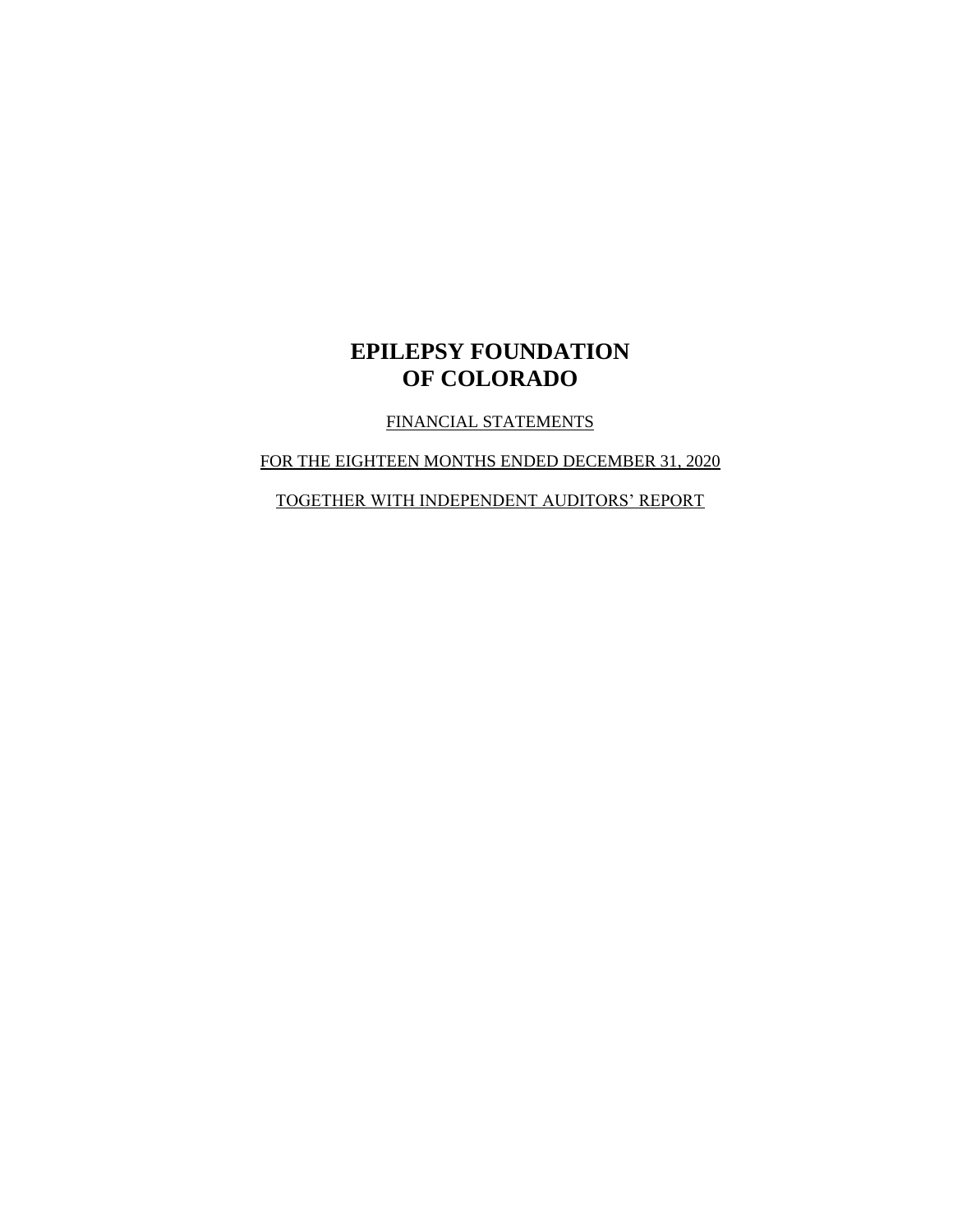# FINANCIAL STATEMENTS FOR THE EIGHTEEN MONTHS ENDED DECEMBER 31, 2020

# **CONTENTS**

|                                         | Page           |
|-----------------------------------------|----------------|
| Independent Auditors' Report            | 1              |
| <b>Financial Statements</b>             |                |
| <b>Statement of Financial Position</b>  | 3              |
| <b>Statement of Activities</b>          | $\overline{4}$ |
| <b>Statement of Functional Expenses</b> | 5              |
| <b>Statement of Cash Flows</b>          | 6              |
| <b>Notes to Financial Statements</b>    | 7              |
|                                         |                |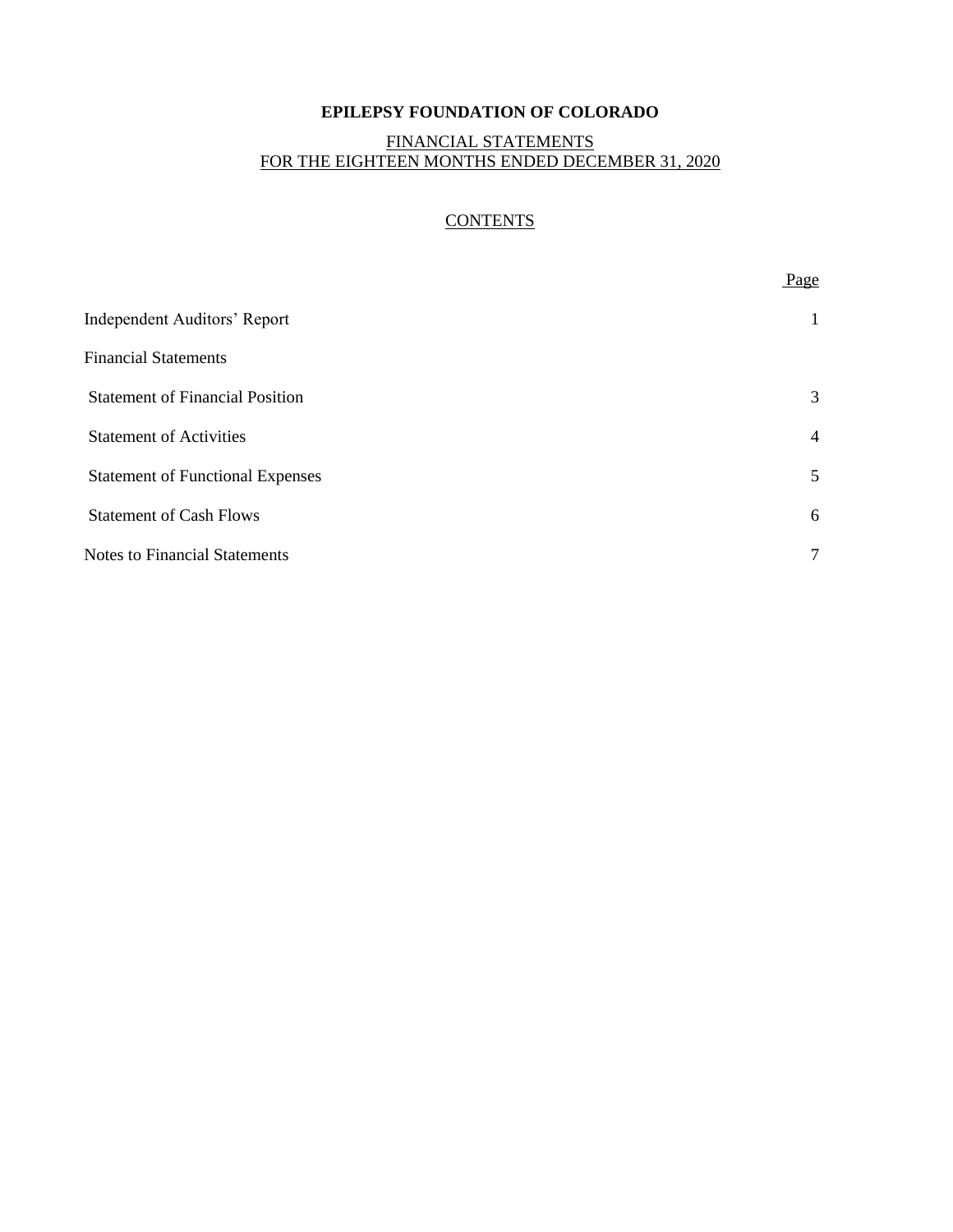

April 15, 2021

### Independent Auditors' Report

Board of Directors Epilepsy Foundation of Colorado Englewood, Colorado

#### *Opinion*

We have audited the accompanying financial statements of the **Epilepsy Foundation of Colorado** (a nonprofit organization), which comprise the statement of financial position as of December 31, 2020, and the related statements of activities, functional expenses and cash flows for the eighteen months then ended, and the related notes to the financial statements.

In our opinion, the financial statements referred to above present fairly, in all material respects, the financial position of the Epilepsy Foundation of Colorado as of December 31, 2020, and the changes in net assets and its cash flows for the eighteen months then ended in accordance with accounting principles generally accepted in the United States of America.

#### *Basis for Opinion*

We conducted our audit in accordance with auditing standards generally accepted in the United States of America. Our responsibilities under those standards are further described in the Auditor's Responsibilities for the Audit of the Financial Statements section of our report. We are required to be independent of the Epilepsy Foundation of Colorado and to meet our other ethical responsibilities in accordance with the relevant ethical requirements relating to our audit. We believe that the audit evidence we have obtained is sufficient and appropriate to provide a basis for our audit opinion.

#### *Responsibilities of Management for the Financial Statements*

Management is responsible for the preparation and fair presentation of the financial statements in accordance with accounting principles generally accepted in the United States of America, and for the design, implementation, and maintenance of internal control relevant to the preparation and fair presentation of financial statements that are free from material misstatement, whether due to fraud or error.

In preparing the financial statements, management is required to evaluate whether there are conditions or events, considered in the aggregate, that raise substantial doubt about the Epilepsy Foundation of Colorado's ability to continue as a going concern within one year after the date that the financial statements are available to be issued.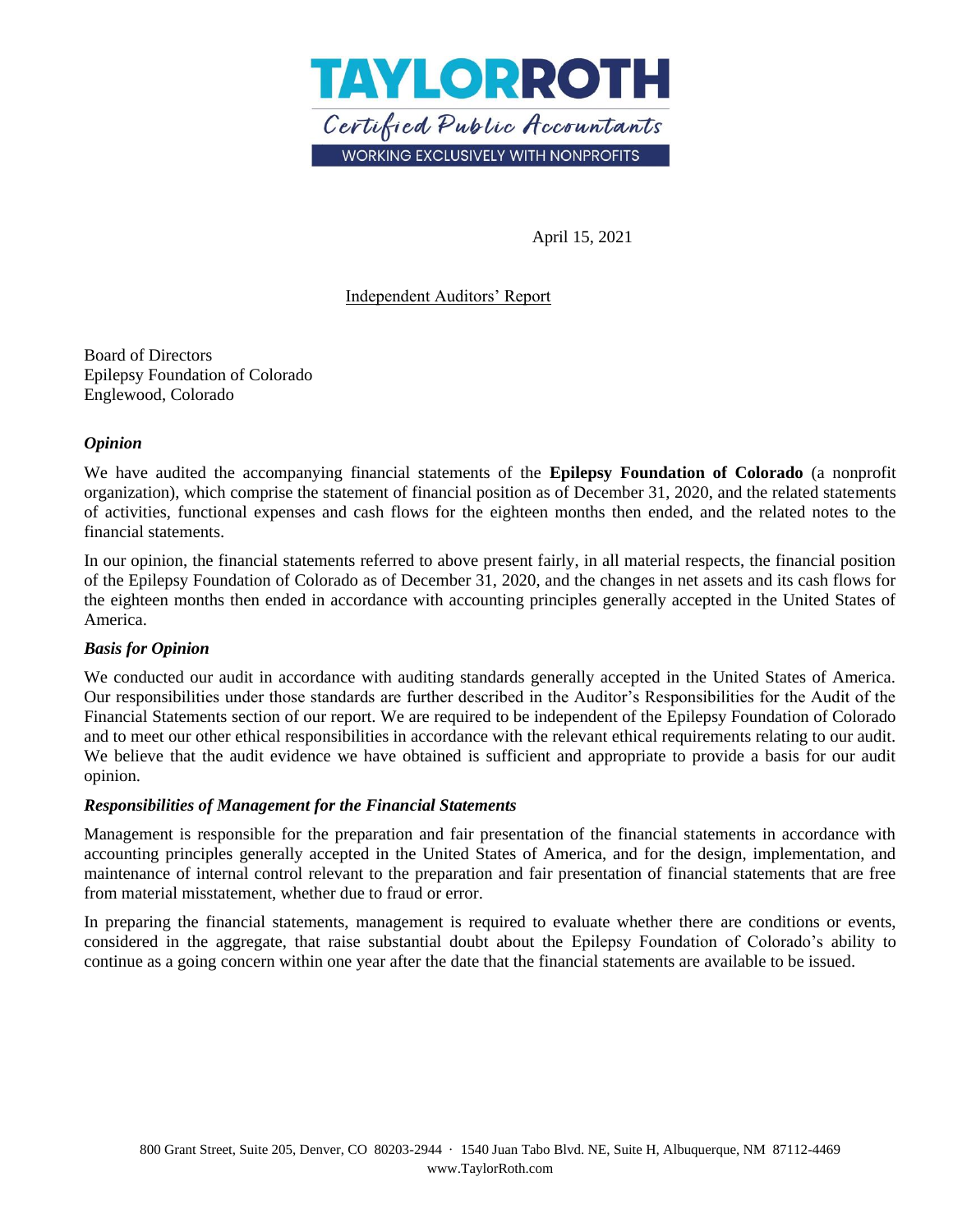#### *Auditor's Responsibilities for the Audit of the Financial Statements*

Our objectives are to obtain reasonable assurance about whether the financial statements as a whole are free from material misstatement, whether due to fraud or error, and to issue an auditor's report that includes our opinion. Reasonable assurance is a high level of assurance but is not absolute assurance and therefore is not a guarantee that an audit conducted in accordance with generally accepted auditing standards will always detect a material misstatement when it exists. The risk of not detecting a material misstatement resulting from fraud is higher than for one resulting from error, as fraud may involve collusion, forgery, intentional omissions, misrepresentations, or the override of internal control. Misstatements, including omissions, are considered material if there is a substantial likelihood that, individually or in the aggregate, they would influence the judgment made by a reasonable user based on the financial statements.

In performing an audit in accordance with generally accepted auditing standards, we:

- Exercise professional judgment and maintain professional skepticism throughout the audit.
- Identify and assess the risks of material misstatement of the financial statements, whether due to fraud or error, and design and perform audit procedures responsive to those risks. Such procedures include examining, on a test basis, evidence regarding the amounts and disclosures in the financial statements.
- Obtain an understanding of internal control relevant to the audit in order to design audit procedures that are appropriate in the circumstances, but not for the purpose of expressing an opinion on the effectiveness of the Epilepsy Foundation of Colorado's internal control. Accordingly, no such opinion is expressed.
- Evaluate the appropriateness of accounting policies used and the reasonableness of significant accounting estimates made by management, as well as evaluate the overall presentation of the financial statements.
- Conclude whether, in our judgment, there are conditions or events, considered in the aggregate, that raise substantial doubt about the Epilepsy Foundation of Colorado's ability to continue as a going concern for a reasonable period of time.

We are required to communicate with those charged with governance regarding, among other matters, the planned scope and timing of the audit, significant audit findings, and certain internal control related matters that we identified during the audit.

#### *Report on Summarized Comparative Information*

We have previously audited the Epilepsy Found of Colorado's 2019 financial statements and we expressed an unmodified audit opinion on those audited financial statements in our report dated October 1, 2019. In our opinion, the summarized comparative information presented herein as of and for the year ended June 30, 2019, is consistent, in all material respects, with the audited financial statements from which it has been derived.

Taylor Roth and Compay PIK

TAYLOR, ROTH AND COMPANY, PLLC CERTIFIED PUBLIC ACCOUNTANTS DENVER, COLORADO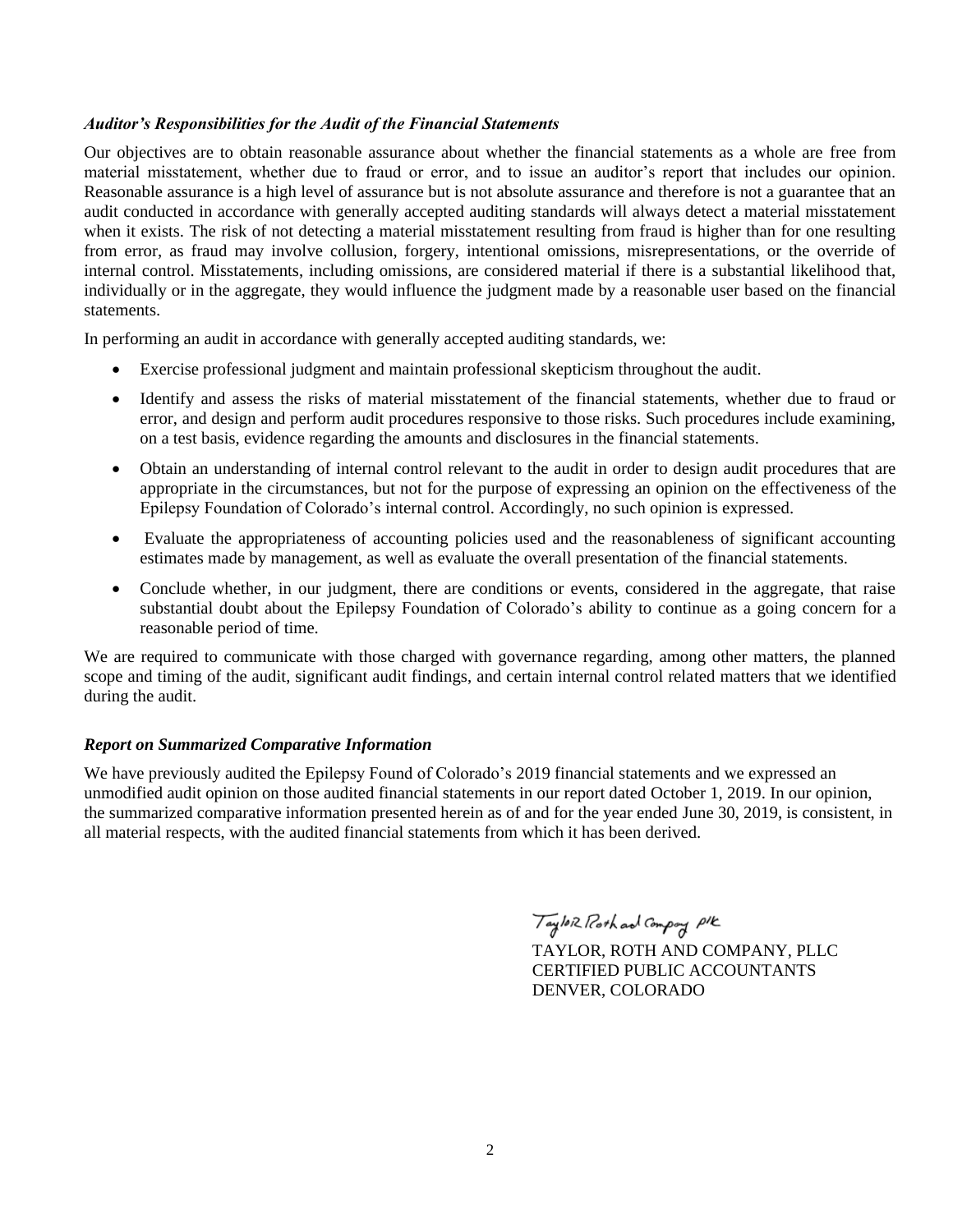# STATEMENT OF FINANCIAL POSITION DECEMBER 31, 2020 (WITH COMPARATIVE TOTALS FOR JUNE 30, 2019)

|                                                            | 2020          | 2019          |
|------------------------------------------------------------|---------------|---------------|
| Assets                                                     |               |               |
| Cash and cash equivalents                                  | \$<br>293,734 | 220,025<br>\$ |
| Donations receivable                                       | 17,526        | 20,018        |
| Grants receivable                                          | 15,000        |               |
| Prepaid expenses and deposits                              | 34,577        | 27,691        |
| Property and equipment (Note 3)                            | 5,550         | 8,757         |
| Investments - with and without donor restrictions (Note 4) | 1,063,184     | 1,210,593     |
| Total assets                                               | \$1,429,571   | \$1,487,084   |
| Liabilities and net assets                                 |               |               |
| Accounts payable                                           | \$<br>15,038  | \$<br>31,012  |
| Dues payable                                               |               | 2,083         |
| Payroll liabilities                                        | 15,461        | 17,135        |
| Deferred revenue                                           |               | 30,591        |
| Capital lease obligations (Note 5)                         | 5,597         | 7,562         |
| Line of credit (Note 6)                                    |               |               |
| Commitments (Note 7)                                       |               |               |
| Liabilities                                                | 36,096        | 88,383        |
| Net assets                                                 |               |               |
| Unrestricted                                               |               |               |
| Without donor restrictions                                 | 743,190       | 730,802       |
| With donor restrictions                                    |               |               |
| Donor specific purposes (Note 8)                           | 80,286        | 97,900        |
| Endowment (Note 4 and Note 8)                              | 569,999       | 569,999       |
|                                                            | 650,285       | 667,899       |
| Total net assets                                           | 1,393,475     | 1,398,701     |
| Total liabilities and net assets                           | \$1,429,571   | \$1,487,084   |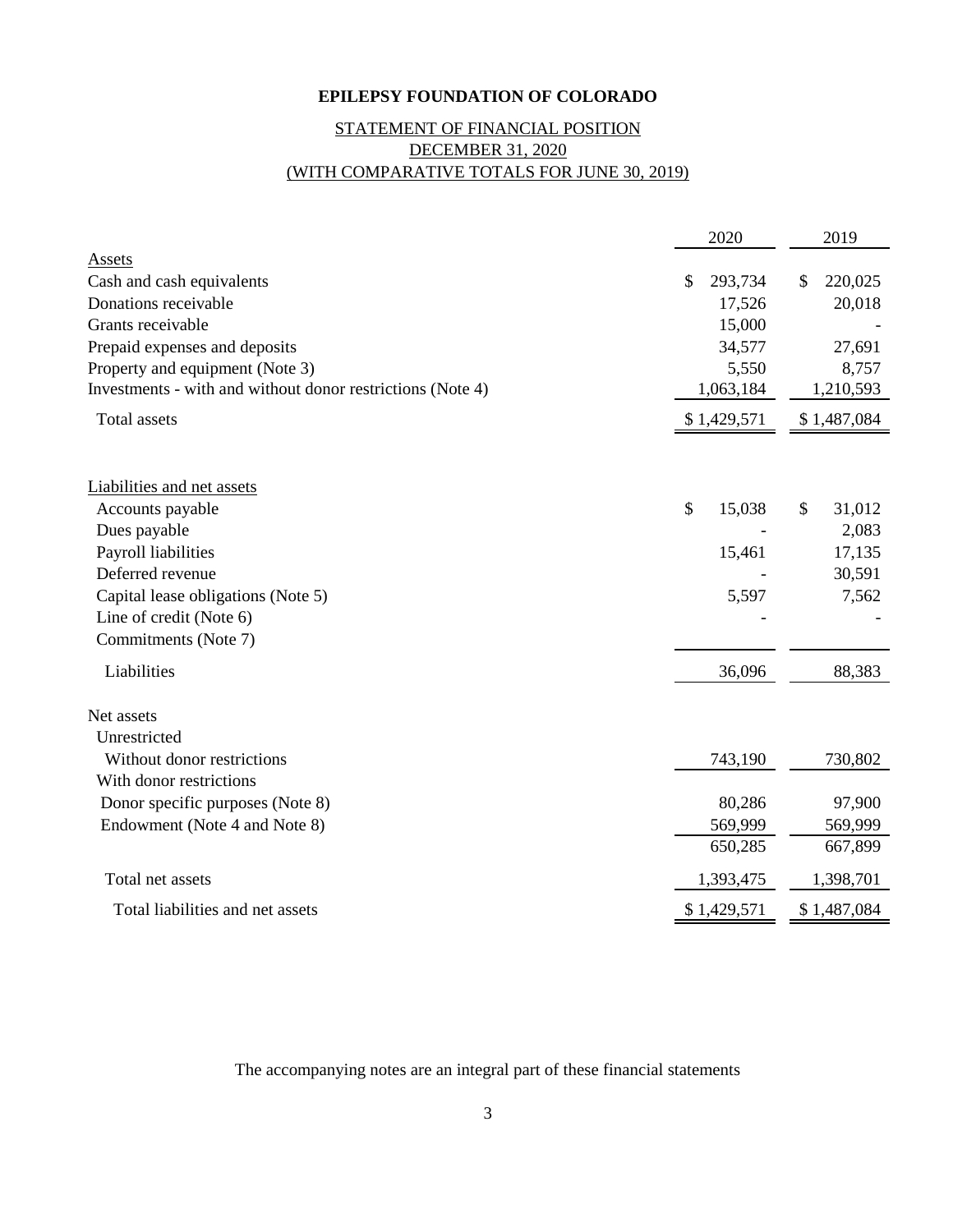# STATEMENT OF ACTIVITIES FOR THE EIGHTEEN-MONTHS ENDED DECEMBER 31, 2020 (WITH COMPARATIVE TOTALS FOR THE TWELVE-MONTHS ENDED JUNE 30, 2019)

|                                 | 2020 |                                      |                                |                            |           | 2019      |               |               |             |
|---------------------------------|------|--------------------------------------|--------------------------------|----------------------------|-----------|-----------|---------------|---------------|-------------|
|                                 |      |                                      | <b>With Donor Restrictions</b> |                            |           |           |               |               |             |
|                                 |      | <b>Without Donor</b><br>Restrictions |                                | Donor Specific<br>Purposes |           | Endowment | Total         |               | Total       |
| Revenue and other support       |      |                                      |                                |                            |           |           |               |               |             |
| Special events income           | \$   | 667,943                              | \$                             |                            | \$        |           | \$<br>667,943 | $\mathcal{S}$ | 473,077     |
| less direct expenses            |      | (129,906)                            |                                |                            |           |           | (129,906)     |               | (174, 178)  |
| Contributions                   |      | 323,871                              |                                |                            |           |           | 323,871       |               | 202,253     |
| Investment income               |      | 58,456                               |                                | 84,886                     |           |           | 143,342       |               | 86,931      |
| Foundation awards               |      | 115,805                              |                                | 5,000                      |           |           | 120,805       |               | 98,144      |
| Government grants               |      |                                      |                                |                            |           |           |               |               |             |
| and awards (Note 9)             |      | 104,300                              |                                |                            |           |           | 104,300       |               |             |
| Activity fees                   |      | 20,851                               |                                |                            |           |           | 20,851        |               | 40,120      |
| Memorials/honorariums           |      | 15,300                               |                                |                            |           |           | 15,300        |               | 9,417       |
| Wills and bequests              |      | 5,000                                |                                |                            |           |           | 5,000         |               | 52,129      |
| Brooke Gordon Leadership fund   |      |                                      |                                |                            |           |           |               |               | 51,602      |
| <b>ARC</b> support              |      |                                      |                                |                            |           |           |               |               | 22,806      |
| Other                           |      | 5,401                                |                                |                            |           |           | 5,401         |               | 1,617       |
| In-kind donations (Note 10)     |      | 18,670                               |                                |                            |           |           | 18,670        |               | 26,872      |
| Net assets released             |      |                                      |                                |                            |           |           |               |               |             |
| from restrictions (Note 11)     |      | 107,500                              |                                | (107,500)                  |           |           |               |               |             |
| Total revenue and other support |      | 1,313,191                            |                                | (17, 614)                  |           |           | 1,295,577     |               | 890,790     |
| <b>Expense</b>                  |      |                                      |                                |                            |           |           |               |               |             |
| Program                         |      | 1,100,056                            |                                |                            |           |           | 1,100,056     |               | 658,744     |
| Supporting services             |      |                                      |                                |                            |           |           |               |               |             |
| Management and general          |      | 128,531                              |                                |                            |           |           | 128,531       |               | 100,354     |
| Fund-raising                    |      | 72,216                               |                                |                            |           |           | 72,216        |               | 63,303      |
| Total expense                   |      | 1,300,803                            |                                |                            |           |           | 1,300,803     |               | 822,401     |
| Change in net assets            |      | 12,388                               |                                | (17,614)                   |           |           | (5,226)       |               | 68,389      |
| Net assets, beginning of year   |      | 730,802                              |                                | 97,900                     |           | 569,999   | 1,398,701     |               | 1,330,312   |
| Net assets, end of year         | \$   | 743,190                              | $\mathcal{S}$                  | 80,286                     | \$569,999 |           | \$1,393,475   |               | \$1,398,701 |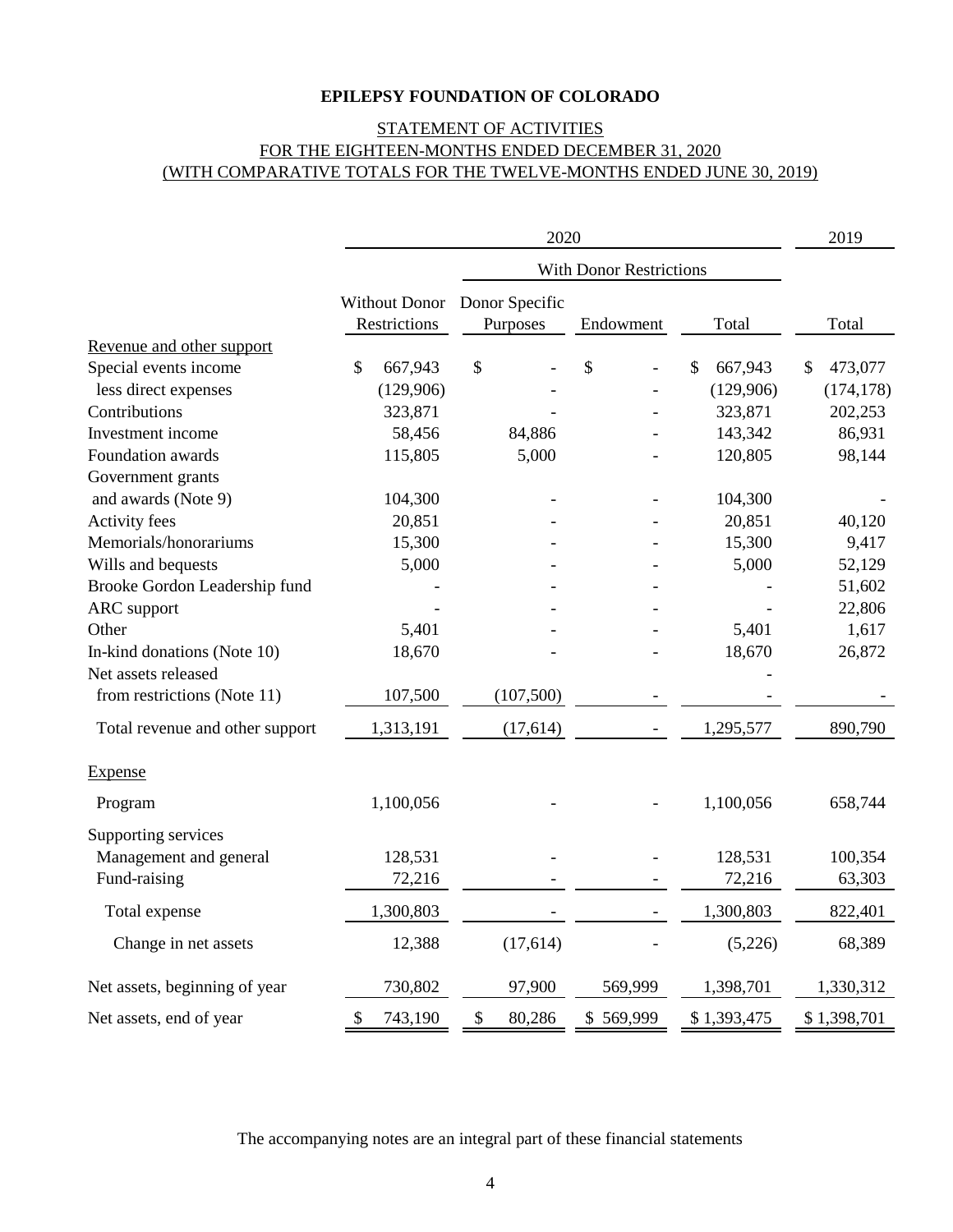# STATEMENT OF FUNCTIONAL EXPENSES FOR THE EIGHTEEN-MONTHS ENDED DECEMBER 31, 2020 (WITH COMPARATIVE TOTALS FOR THE TWELVE-MONTHS ENDED JUNE 30, 2019)

|                                  |                            | 2019                         |                         |                 |               |
|----------------------------------|----------------------------|------------------------------|-------------------------|-----------------|---------------|
|                                  | <b>Supporting Services</b> |                              |                         |                 |               |
|                                  | Program                    | Management<br>and<br>General | Fund-<br>raising        | Total           | Total         |
| <b>Salaries</b>                  | 655,885<br>\$              | \$<br>44,217                 | $\mathcal{S}$<br>36,847 | \$<br>736,949   | \$<br>431,895 |
| Payroll taxes and benefits       | 115,067                    | 7,757                        | 6,465                   | 129,289         | 76,736        |
| Rent                             | 98,529                     | 7,663                        | 3,285                   | 109,477         | 57,685        |
| Camp                             | 69,672                     |                              |                         | 69,672          | 55,129        |
| Professional services            | 51,977                     | 5,331                        | 9,329                   | 66,637          | 12,992        |
| Internet                         | 28,898                     | 3,251                        | 3,974                   | 36,123          | 16,616        |
| Dues                             |                            | 35,305                       |                         | 35,305          | 23,492        |
| Client services                  | 19,165                     |                              |                         | 19,165          | 14,944        |
| Travel, meetings and conferences | 16,345                     | 1,271                        | 545                     | 18,161          | 22,520        |
| Insurance                        | 4,092                      | 4,092                        | 5,456                   | 13,640          | 9,534         |
| Outreach                         | 12,288                     |                              |                         | 12,288          | 12,543        |
| Accounting and audit             |                            | 11,600                       |                         | 11,600          | 47,275        |
| <b>Bank</b> charges              | 2,918                      | 2,918                        | 3,890                   | 9,726           | 12,449        |
| Equipment                        | 7,726                      | 869                          | 1,062                   | 9,657           | 7,826         |
| Telephone                        | 6,479                      | 288                          | 432                     | 7,199           | 1,622         |
| Supplies                         | 2,976                      | 265                          | 66                      | 3,307           | 5,712         |
| Postage                          | 2,517                      | 196                          | 84                      | 2,797           | 3,725         |
| Community action network         | 2,085                      |                              |                         | 2,085           | 1,718         |
| Interest expense                 |                            | 1,914                        |                         | 1,914           | 494           |
| Office expense                   | 1,175                      | 191                          | 103                     | 1,469           | 1,143         |
| Printing                         | 877                        | 19                           | 37                      | 933             | 1,963         |
| Fundraising consultant           |                            |                              |                         |                 | 21,410        |
| Other                            | 102                        | 101                          |                         | 203             |               |
|                                  | 1,098,773                  | 127,248                      | 71,575                  | 1,297,596       | 839,423       |
| Depreciation                     | 1,283                      | 1,283                        | 641                     | 3,207           | 1,368         |
| Total                            | \$1,100,056                | 128,531<br>\$                | 72,216<br>\$            | 1,300,803<br>\$ | 822,401<br>\$ |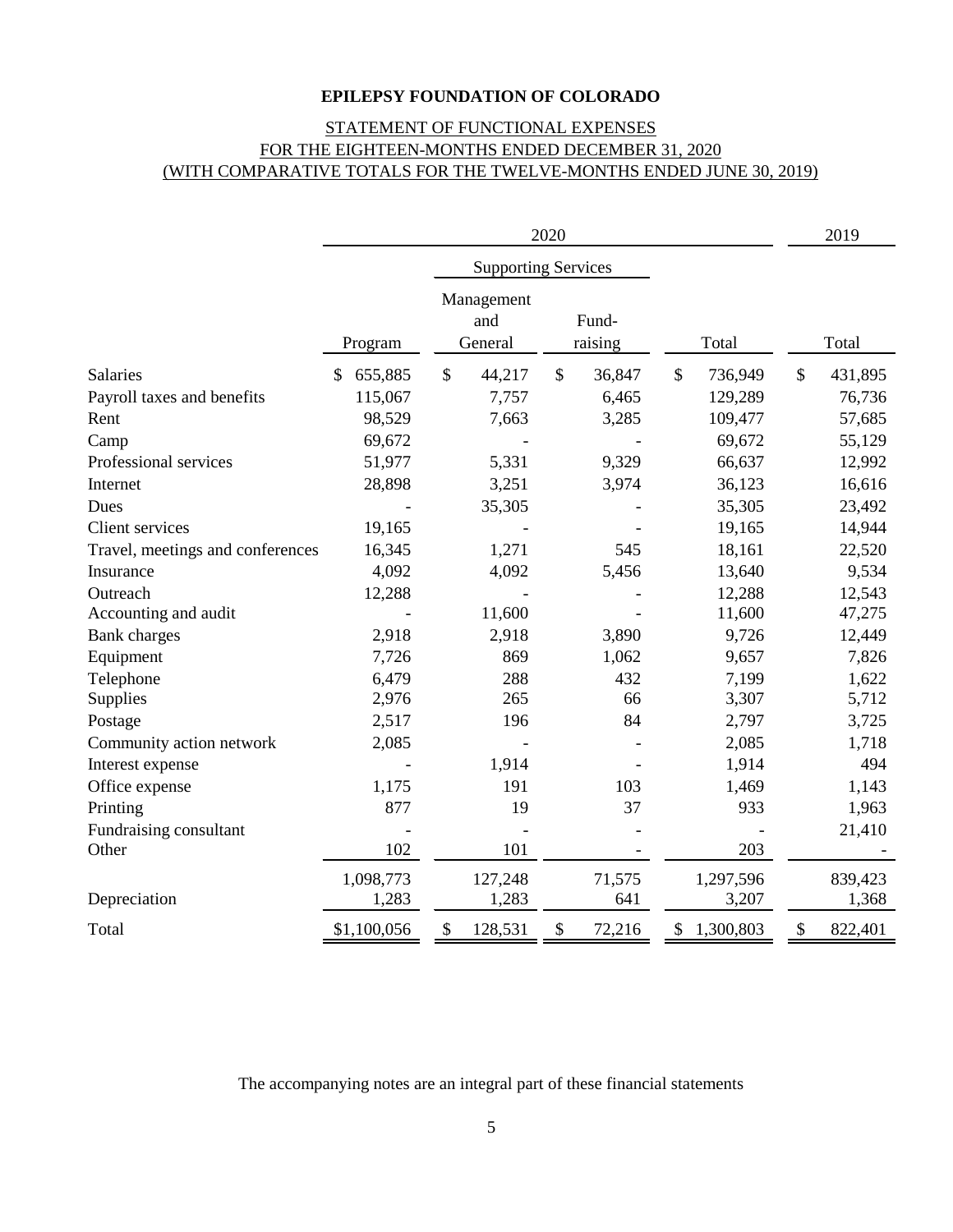# (WITH COMPARATIVE TOTALS FOR THE TWELVE-MONTHS ENDED JUNE 30, 2019) STATEMENT OF CASH FLOWS FOR THE EIGHTEEN-MONTHS ENDED DECEMBER 31, 2020

|                                                      | 2020          | 2019          |  |
|------------------------------------------------------|---------------|---------------|--|
| Cash flows from operating activities                 |               |               |  |
| Change in net assets                                 | \$<br>(5,226) | \$<br>68,389  |  |
| Adjustments to reconcile change in net assets        |               |               |  |
| to net cash provided by operating activities         |               |               |  |
| Depreciation                                         | 3,207         | 1,368         |  |
| Unrealized and realized (gains)losses on investments | (84, 645)     | (36,759)      |  |
| Contributions restricted for long-term purposes      |               | (51,602)      |  |
| Changes in operating assets and liabilities          |               |               |  |
| (Increase) decrease in donations receivable          | 2,492         | 8,271         |  |
| (Increase) decrease in grants receivable             | (15,000)      | 2,500         |  |
| (Increase) decrease in prepaid expenses and deposits | (6,886)       | (6,990)       |  |
| (Decrease) increase in accounts payable              | (15, 974)     | (24, 518)     |  |
| (Decrease) increase in payroll accruals              | (1,674)       | 299           |  |
| (Decrease)increase in dues payable                   | (2,083)       |               |  |
| (Decrease) increase in deferred revenue              | (30, 591)     | 26,930        |  |
| Net cash provided (used) by operating activities     | (156, 380)    | (12, 112)     |  |
| Cash flows from investing activities                 |               |               |  |
| (Reinvestment) of interest and dividends             | (57, 946)     | (51, 693)     |  |
| (Purchase) of investments                            |               | (56, 626)     |  |
| Proceeds from sale of investments                    | 290,000       | 59,862        |  |
| Net cash provided (used) by investing activities     | 232,054       | (48, 457)     |  |
| Cash flows from financing activities                 |               |               |  |
| Contributions restricted for permanent endowment     |               | 51,602        |  |
| (Repayment) on capital lease obligation              | (1,965)       | (1,323)       |  |
| Net cash provided (used) by financing activities     | (1,965)       | 50,279        |  |
| Net increase(decrease) in cash and cash equivalents  | 73,709        | (10, 290)     |  |
| Cash and cash equivalents, beginning of year         | 220,025       | 230,315       |  |
| Cash and cash equivalents, end of year               | 293,734<br>\$ | \$<br>220,025 |  |
| Supplemental disclosure of information               |               |               |  |
| Cash paid during the period for interest             | \$<br>1,914   | 494<br>\$     |  |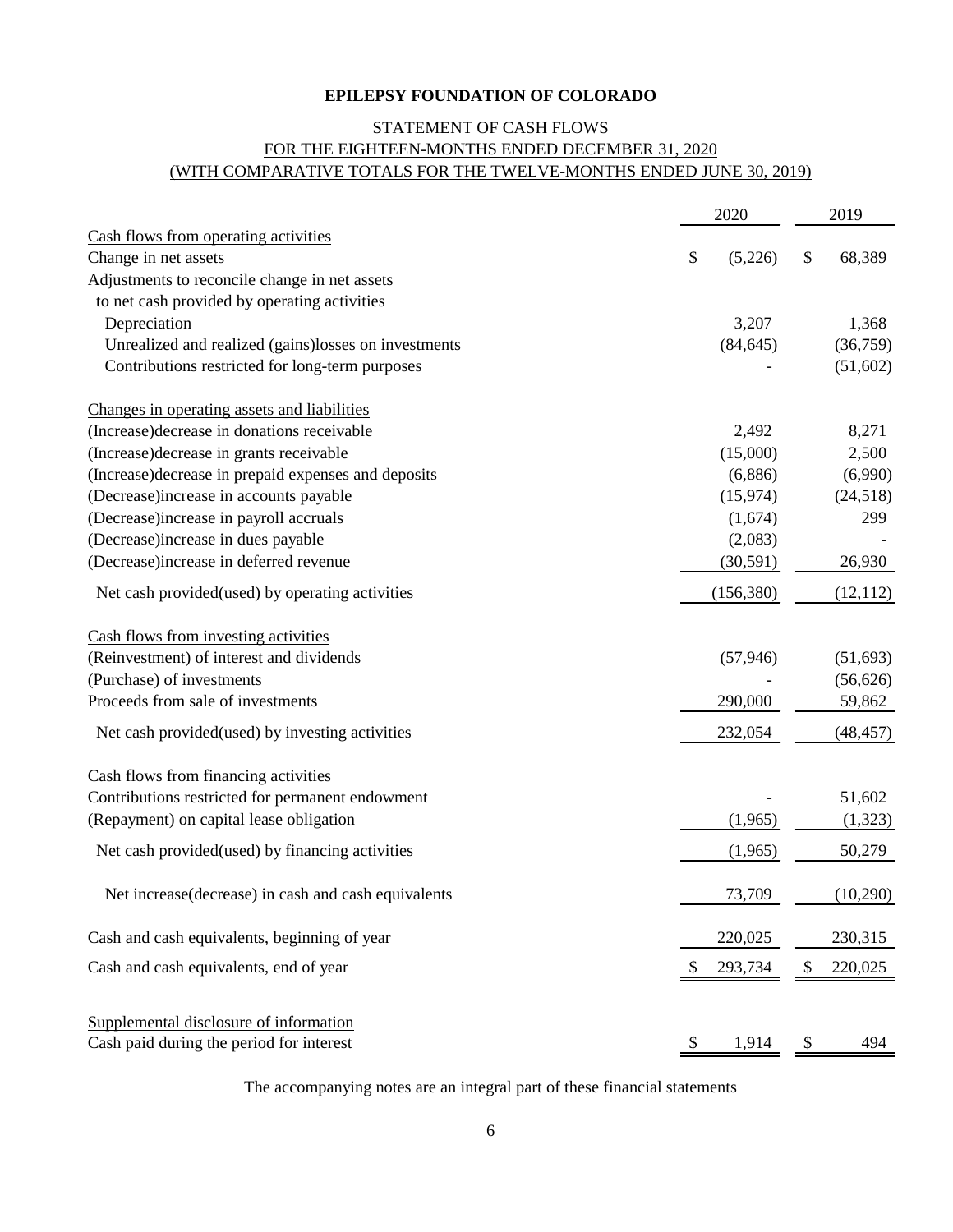#### NOTES TO FINANCIAL STATEMENTS DECEMBER 31, 2020

#### NOTE 1 - NATURE OF ACTIVITIES

The Epilepsy Foundation of Colorado (Organization) was incorporated as a nonprofit corporation in 1964. The Organization's mission is to lead the fight to overcome the challenges of living with epilepsy and to accelerate therapies to stop seizures, find cures, and save lives. We serve the nearly 60,000 people in Colorado who are living with epilepsy through programs and services such as seizure education and first aid training, youth summer camps, art therapy, support groups, mental health services, advocacy, youth leadership opportunities, professional education, and more.

In 2017, the Organization entered into an agreement with ARC Thrift Stores in its efforts to turn used clothing and household goods into a stream of funding to provide resources to help all Coloradoans with intellectual and developmental disabilities live more meaningful lives. This agreement was terminated by ARC in the fall of 2018.

The Organization is primarily supported by special event income, contributions, and investment income.

#### NOTE 2 - SUMMARY OF SIGNIFICANT ACCOUNTING POLICIES AND PROCEDURES

1. Basis of Accounting

The financial statements of the Organization have been prepared on the accrual basis of accounting and accordingly reflect all significant receivables, payables, and other liabilities.

2. Basis of Presentation

The Organization is required to report information regarding its financial position and activities according to two classes of net assets:

**Net assets without donor restrictions:** Net assets that are not subject to donor-imposed restrictions and may be expended for any purpose in performing the primary objectives of the Organization. These net assets may be used at the discretion of the Organization's management and board of directors.

**Net assets with donor restrictions:** Net assets that are subject to stipulations imposed by donors, and grantors. Some donor restrictions are temporary in nature; those restrictions will be met by actions of the Organization or by the passage of time. Other donor restrictions are perpetual in nature, whereby the donor has stipulated that the funds be maintained in perpetuity.

Donor restricted contributions are reported as increases in net assets with donor restrictions. When a restriction expires, net assets are reclassified from net assets with donor restrictions to net assets without donor restrictions in the statement of activities.

Contributed property and equipment are recorded at fair value at the date of donation. Contributions with donor-imposed stipulation regarding how long the contributed asset must be used are recorded net assets with donor restrictions; otherwise, the contributions are recorded as net assets without donor restrictions.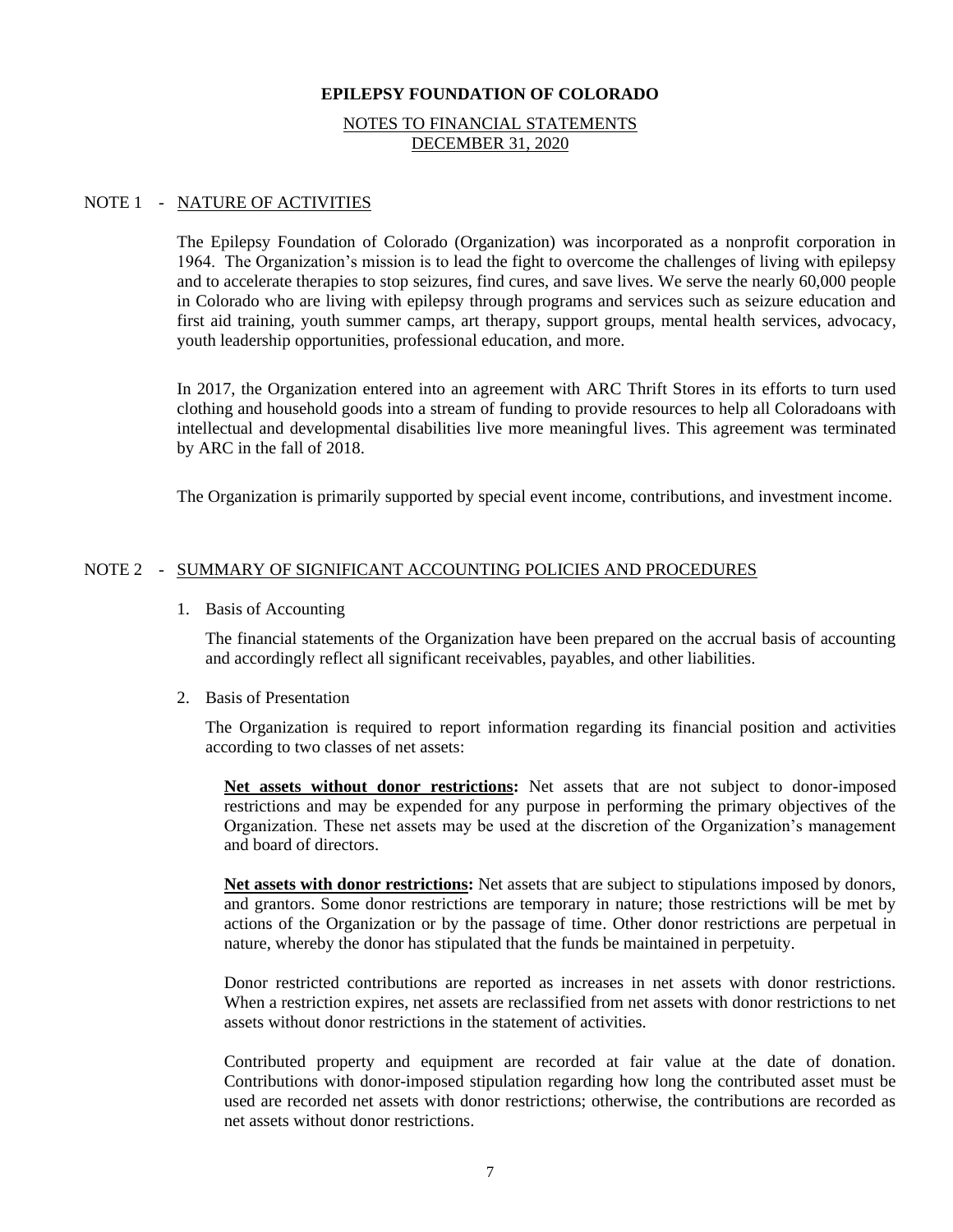#### NOTE 2 - SUMMARY OF SIGNIFICANT ACCOUNTING POLICIES AND PROCEDURES (Continued)

#### 3. Cash and Cash Equivalents

The Organization considers all unrestricted highly liquid investments with an initial maturity of three months or less to be cash equivalents, except for those amounts held in the investment portfolio which are invested for long term purposes.

4. Capitalization and Depreciation

The Organization follows a practice of capitalizing all expenditures for furniture and equipment in excess of \$1,000. The fair value of donated assets is similarly capitalized. Depreciation of furniture and equipment is provided over the estimated useful lives of the respective assets on a straight-line basis.

5. Estimates

The preparation of financial statements in conformity with generally accepted accounting principles requires management to make estimates and assumptions that affect certain reported amounts and disclosures. Accordingly, actual results could differ from those estimates.

6. Income Taxes

The Organization has received an Internal Revenue Service exemption from federal income taxes under Section 501(c)(3). Accordingly, no provision or liability for income taxes has been provided in the accompanying financial statements.

7. Functional Reporting of Expenses

For the eighteen months ended December 31, 2020, the costs of providing the various programs and other activities have been summarized on a functional basis in the statement of activities and the statement of functional expenses. Accordingly, certain costs have been allocated among the programs and supporting services benefited. The allocations are determined by management on a rational and systematic basis. Salaries and benefits are allocated on a time and effort basis. Rent and utilities are allocated on square footage. All other expenses are allocated on a time and effort basis.

8. Summarized Prior-Year Information

The financial statements include certain prior-year summarized comparative information in total but not by net asset class. Such information does not include sufficient detail to constitute a presentation in conformity with generally accepted accounting principles. Accordingly, such information should be read in conjunction with the Organization's financial statements for the year ended June 30, 2019, from which the summarized information was derived.

9. Fair Value Measurements

The Organization follows the provisions of the Fair Value Measurements and Disclosures Topic of FASB ASC, which requires use of a fair value hierarchy that prioritizes the inputs to valuation techniques used to measure fair value into three levels: quoted market prices in active markets for identical assets and liabilities(Level 1); inputs other than quoted market prices that are observable for the asset or liability, either directly or indirectly(Level 2); and unobservable inputs for the asset or liability(Level 3).

10. Subsequent Events

Management has evaluated subsequent events through April 15, 2021, the date the financial statements were available to be issued.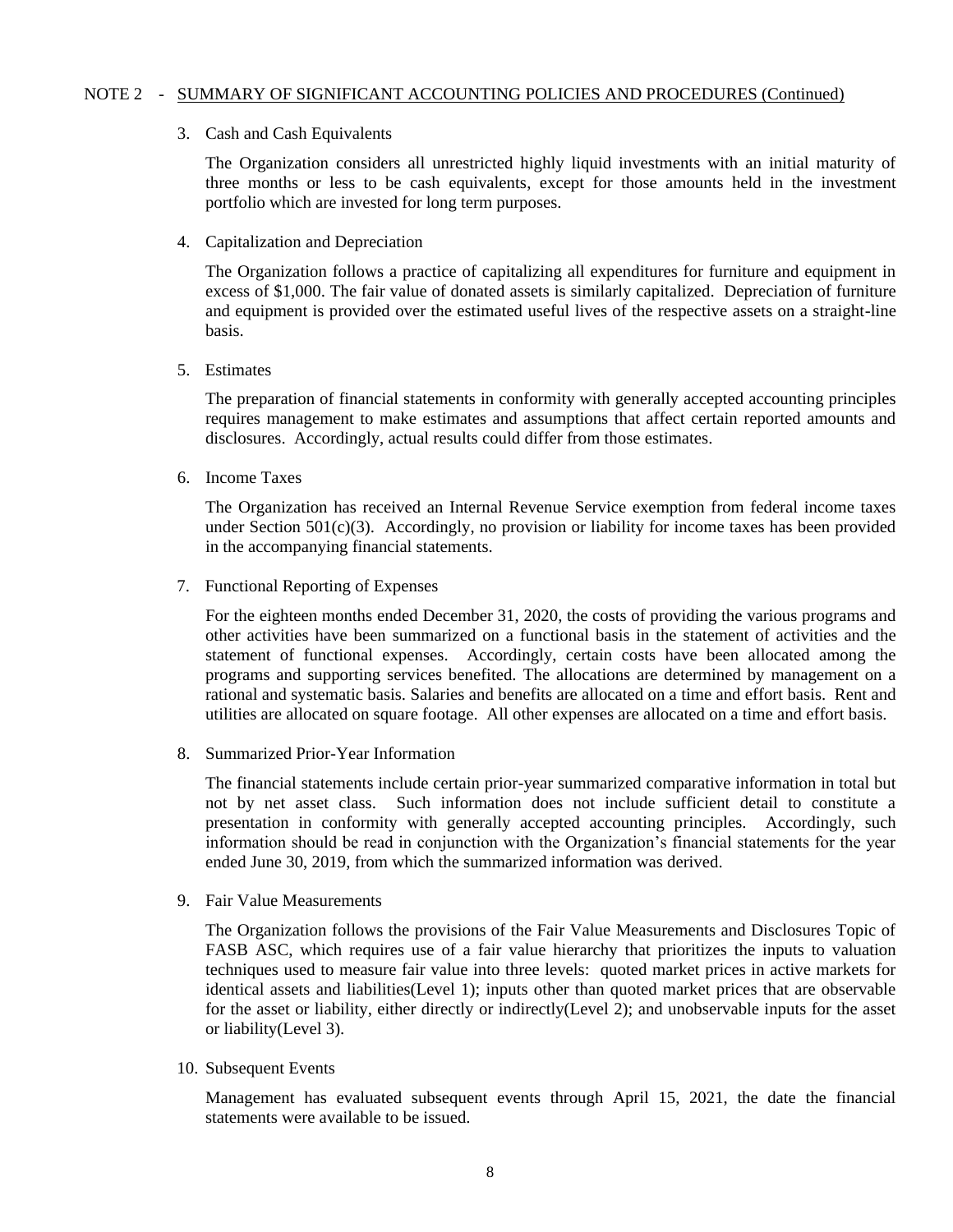#### NOTE 2 - SUMMARY OF SIGNIFICANT ACCOUNTING POLICIES AND PROCEDURES (Concluded)

#### 11. New Accounting Pronouncement

The Organization adopted Accounting Standards Update (ASU) No. 2018-08 – Not-for-Profit Entities (Topic 958): Clarifying the Scope and the Accounting Guidance for Contributions Received and Contributions Made. The standards updated provides enhanced guidance to assist entities in (1) evaluating whether transactions should be accounted for as contributions (nonreciprocal transactions) or as exchange (reciprocal transactions) and (2) determining whether a contribution is conditional. The accounting guidance may delay revenue recognition for certain grants and contributions that no longer meet the definition of unconditional. The Organization does not believe the application of the provisions of the standards update materially changed the recognition of contributions received during the year.

#### NOTE 3 - PROPERTY AND EQUIPMENT

Property and equipment consist of the following:

| Description                    | Amount       |
|--------------------------------|--------------|
| Computers and equipment        | 48,226<br>S. |
| Leased copier                  | 8,650        |
| Furniture and fixtures         | 1,000        |
| Total                          | 57,876       |
| Less: accumulated depreciation | (52, 326)    |
| Net property and equipment     | 5,550        |

Depreciation expense for the 18-months was \$3,207.

#### NOTE 4 - INVESTMENTS AND DONOR RESTRICTED ENDOWMENT

At year-end, investments are reported on the basis of quoted market prices (level one inputs), and consist of:

| Description         | Amount       |
|---------------------|--------------|
| Money market funds  | 17,356<br>\$ |
| <b>Stocks</b>       | 66,379       |
| Equity mutual funds | 501,671      |
| <b>Bond funds</b>   | 251,097      |
| Other investments   | 226,681      |
| Total               | \$1,063,184  |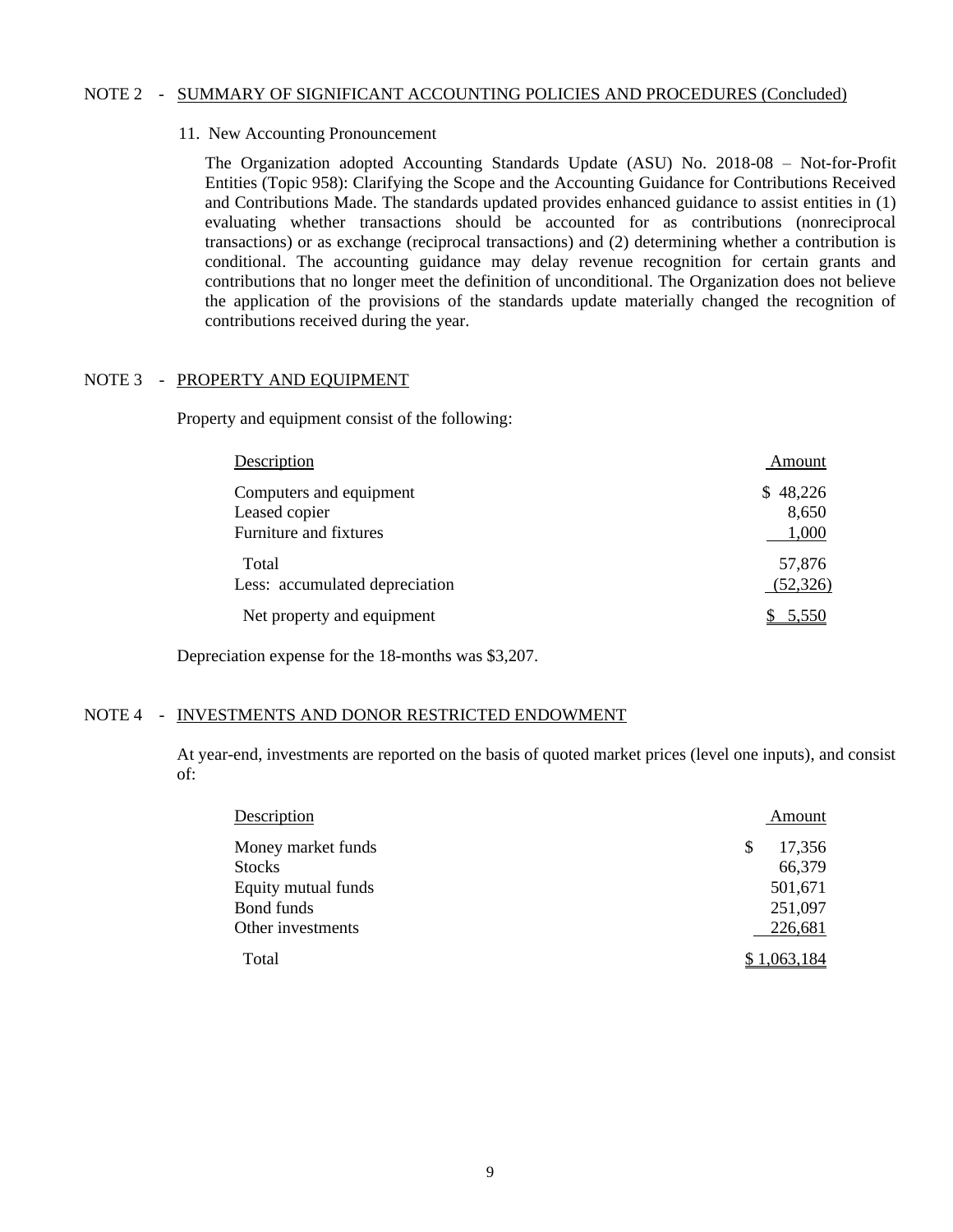#### NOTE 4 - INVESTMENTS AND DONOR RESTRICTED ENDOWMENT- CONTINUED

|                            |             | Brooke Gordon     | Brooke Gordon |             |  |
|----------------------------|-------------|-------------------|---------------|-------------|--|
|                            | Other       | Endowment         | Endowment     |             |  |
|                            | Investments | Earnings          |               | Total       |  |
| Description                |             | Purpose           |               | Investments |  |
|                            |             | <b>Restricted</b> |               |             |  |
| Balance, beginning of      |             |                   |               |             |  |
| 07/01/19                   | \$545,194   | \$95,400          | \$569,999     | \$1,210,593 |  |
| Additions (withdrawals)    | (190,000)   | (100,000)         |               | (290,000)   |  |
| Interest and dividends     | 18,654      | 39,292            |               | 57,946      |  |
| Net appreciation           | 39,051      | 45,594            |               | 84,645      |  |
| Total investment return    | 57,705      | 84,886            |               | 142,591     |  |
| Balance, end of $12/31/20$ | \$412,899   | \$80,286          | \$569,999     | \$1,063,184 |  |
|                            |             |                   |               |             |  |

Investment income and account activity is summarized as follows:

The Foundation's endowment consists of donor-restricted endowment funds. As required by GAAP, net assets associated with endowment funds are classified and reported based on the existence or absence of donor-imposed restrictions. Endowment earnings are restricted to Youth and Young Adult Services. The Organization has chosen to withdraw \$100,000 of the endowment earnings. Additionally, during the 18-months the Organization earned income of \$751 on its operating cash accounts.

#### NOTE 5 - CAPITAL LEASE OBLIGATIONS

The Organization has acquired a photocopier under a capital leasing arrangement. The future minimum lease payments are as follows:

| Period                             | Amount  |
|------------------------------------|---------|
| January 2021 – December 2021       | \$2,105 |
| January 2022 – December 2022       | 2,105   |
| January 2023 – December 2023       | 2,105   |
| January 2024 - March 2024          | 526     |
| Total payments                     | 6,841   |
| Less: amount representing interest | (1,244) |
| Present value of capital lease     | 5,597   |

#### NOTE 6 - LINE OF CREDIT

At year-end there is a zero balance on a line-of-credit with a \$100,000 maximum. The line is secured by the investment account and interest accrues at the Wall Street Journal Prime Lending Rate. At year-end the interest rate was 5.50%.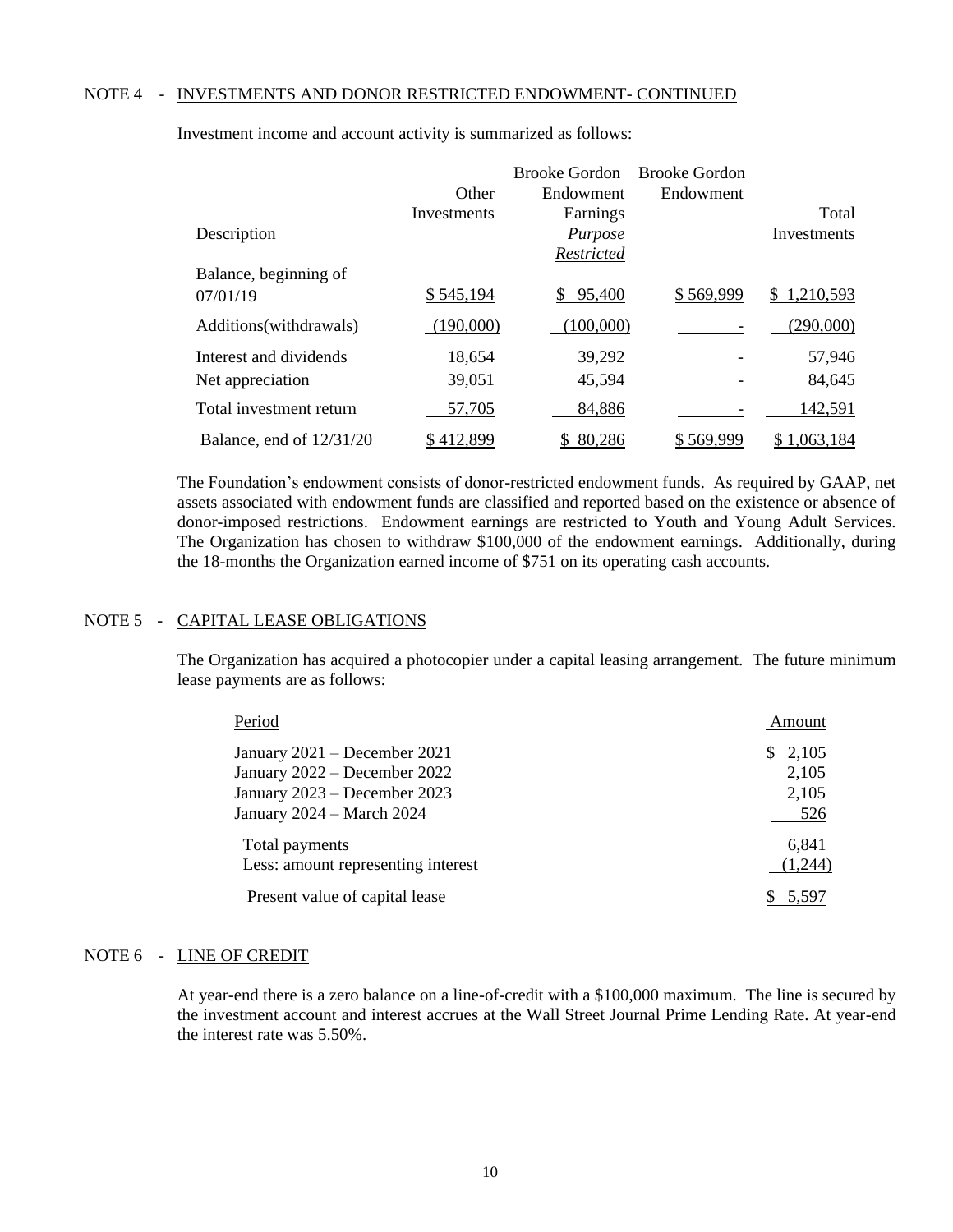### NOTE 7 - LEASE COMMITMENTS

The Organization has entered into a lease agreement for office space in the Denver-Metro area. The future minimum lease payments are as follows:

| Period                         | Amount    |
|--------------------------------|-----------|
| January $2021$ – December 2021 | \$ 71,860 |
| January 2022 – December 2022   | 73,316    |
| January 2023 – August 2023     | 49,528    |
| Total                          | \$194,704 |

#### NOTE 8 - NET ASSETS WITH DONOR RESTRICTIONS

Net assets with donor restrictions consisted of the following:

| Description                    | Amount    |
|--------------------------------|-----------|
| Endowment                      | \$569,999 |
| Youth and young adult services | 80,286    |
| Total                          | \$650,285 |

#### NOTE 9 - PPP LOAN FORGIVENESS

During the year, the Organization borrowed \$104,300 under the Small Business Administration's (SBA) Paycheck Protection Program (PPP) authorized under the Coronavirus Aid, Relief, and Economic Security Act (the Cares Act). On November 24, 2020 the Organization was notified that their application for loan forgiveness had been accepted by the Small Business Administration.

#### NOTE 10 - IN-KIND CONTRIBUTIONS

Donated goods and services are reflected in the accompanying financial statements at their estimated value at date of receipt. In-kind contributions reflected in the financial statements for the eighteenmonths consisted of:

| Description     | Amount   |
|-----------------|----------|
| Camp physicians | \$16,920 |
| <b>Supplies</b> | 1.750    |
| Total           | \$18,670 |